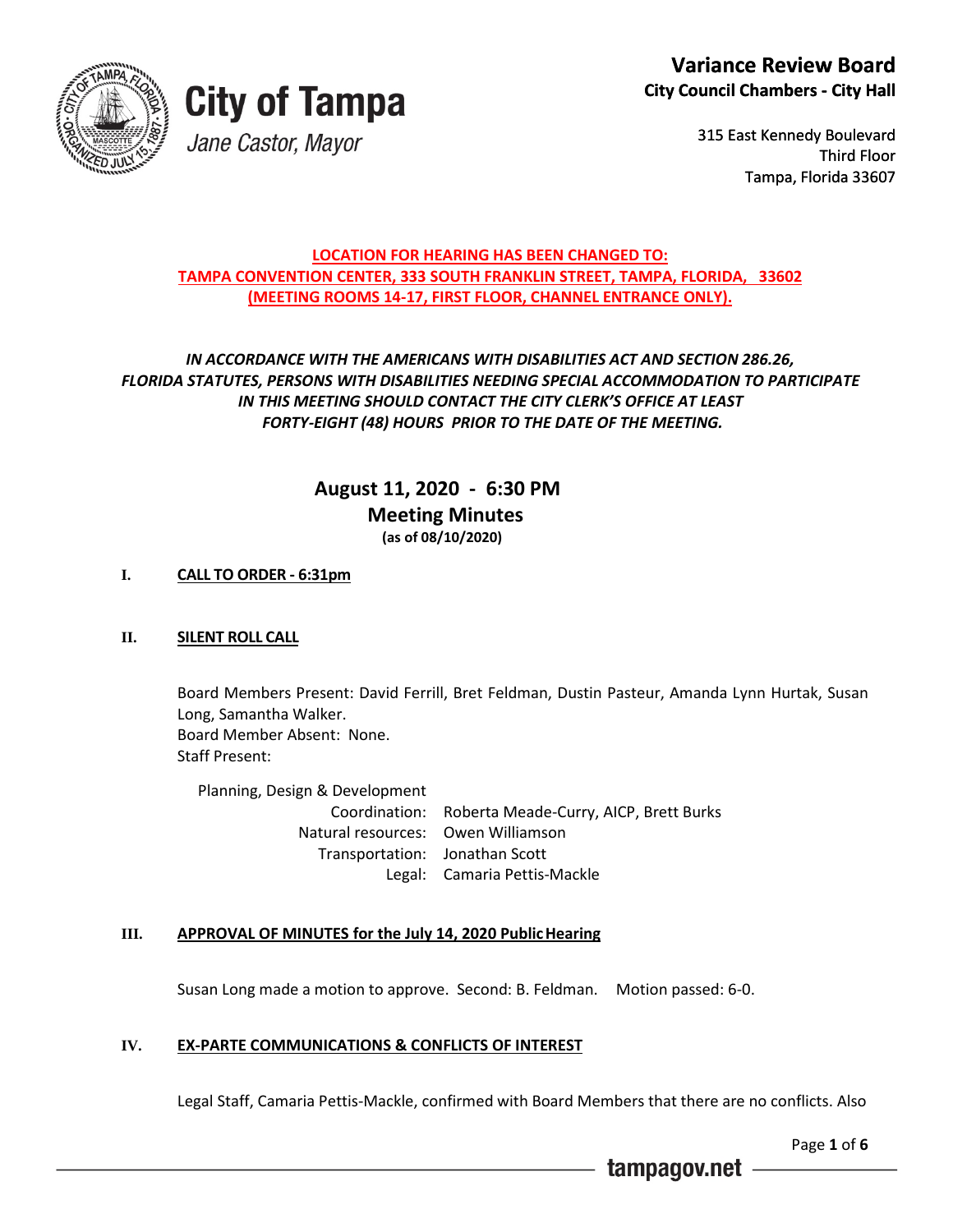

# **City of Tampa** Jane Castor, Mayor

confirmed no ex parte communication regarding any of the items on the agenda.

### **V. ANNOUCEMENTS AND NEW BUSINESS:**

- Agenda Update
	- Planning Staff, R. Meade-Curry, gave an update about the August and September agendas.
	- She explained that VRB-20-17 is withdrawn.
	- And that VRB-20-10 failed to notice properly.
- Legal Staff, C. Pettis-Mackle, further stated: VRB 20-10 failed to notice and was not properly before the board so no action was taken.
- Planning Staff, R. Meade-Curry, as a reminder, explained the procedure for presenting in the Convention Center.

#### **VI. SWEAR-IN**

PDDC Staff, B. Burks, swore in all public hearing participants, applicants, interested parties, and witnesses whom will be giving testimony in the City Council Chambers.

#### **VII. CONTINUED CASES:**

| PPLICATION:   | <b>VRB20-17</b>                                                                                                                                                                                                          |                                                                | <b>WITHDRAWN</b>                                                                |            |
|---------------|--------------------------------------------------------------------------------------------------------------------------------------------------------------------------------------------------------------------------|----------------------------------------------------------------|---------------------------------------------------------------------------------|------------|
|               | APPLICANT: Howard and A, LLC                                                                                                                                                                                             |                                                                |                                                                                 |            |
|               |                                                                                                                                                                                                                          | AGENT: David Mechanik / Mechanik Nuccio Hearne & Wester, P.A.  |                                                                                 |            |
| LOCATION:     |                                                                                                                                                                                                                          | 202, 204, 206 North Howard Avenue and 2303 West North A Street |                                                                                 |            |
| REQUEST:      | (Section 27-283.7)                                                                                                                                                                                                       |                                                                | To reduce the 34 required parking spaces to 27 parking spaces                   |            |
| PURPOSE:      | and general uses.                                                                                                                                                                                                        |                                                                | To construct a 3,500-square foot building with proposed uses of office, medical |            |
| NEIGHBORHOOD: | North Hyde Park Civic Assoc., Inc., West Tampa CRA Community Advisory<br>Committee, SOHO Business District, North Hyde Park Alliance, Parkland Estates<br>Civic Club, Inc., Historic Hyde Park Neighborhood Assoc., Inc. |                                                                |                                                                                 |            |
| APPLICATION:  | <b>VRB-20-21</b>                                                                                                                                                                                                         |                                                                |                                                                                 | (APPROVED) |
|               | APPLICANT: Mark and Jan Gruetzmacher                                                                                                                                                                                     |                                                                |                                                                                 |            |
|               | AGENT: Steve Michelini / Celeste Nutter                                                                                                                                                                                  |                                                                |                                                                                 |            |
| LOCATION:     | 3314 Elizabeth Court                                                                                                                                                                                                     |                                                                |                                                                                 |            |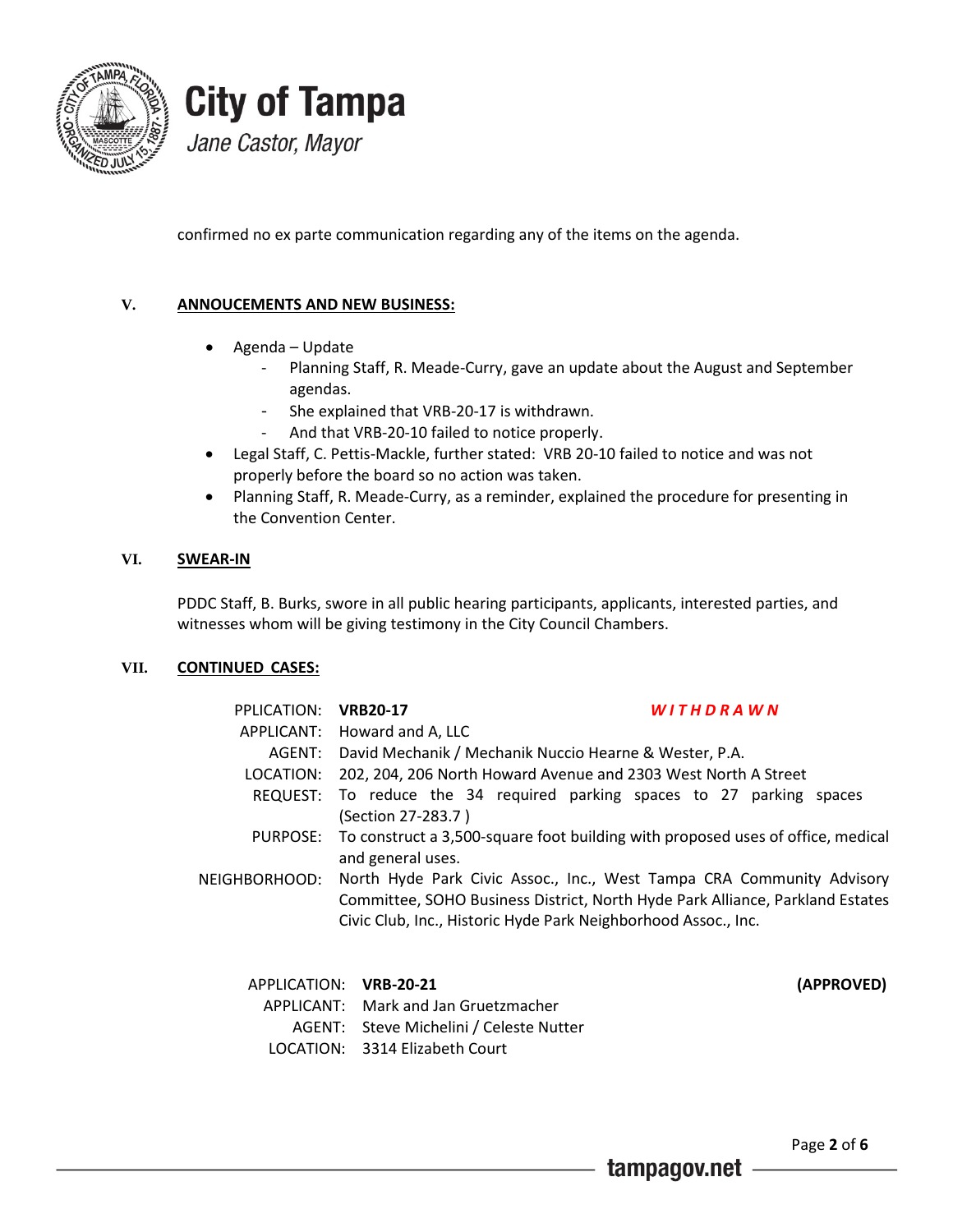

## **City of Tampa** Jane Castor, Mayor

|  | REQUEST: To reduce the front yard along Elizabeth Court from 25' to 4', to reduce |
|--|-----------------------------------------------------------------------------------|
|  | the front yard along West San Miguel Street South from 25' to 1.6'.               |
|  | (Section 27-156)                                                                  |
|  | PURPOSE: To remodel and build addition to existing single-family residence.       |
|  | NEIGHBORHOOD: Palma Ceia Neighborhood Assoc., Parkland Estates Civic Club, Inc.   |
|  |                                                                                   |

**BOARD VOTE:** Motion to Approve: B. Feldman Second: D. Ferrill

 **Motion Passed:** Vote of 6-0

#### **VIII. NEW CASES:**

APPLICATION: VRB20-10

| <b>VRB20-10</b> | <b>FAILED TO NOTICE.</b>                         |  |
|-----------------|--------------------------------------------------|--|
|                 | <b>Application placed on September 08, 2020.</b> |  |

| APPLICANT: Bay Capital Investments                                                    |
|---------------------------------------------------------------------------------------|
| AGENT: Luke Greenman                                                                  |
| LOCATION: 4708 East Seward Street                                                     |
| REQUEST: To reduce the front yard setback from 25' to 16'-9", to reduce the side yard |
| setback from 7' to 0' (Section 27-156)                                                |
| PURPOSE: To vest existing primary structure made non-conforming due to lot split      |
| approved per FDN-19-0000112.                                                          |
| NEIGHBORHOOD: Temple Crest Civic Assoc., Inc.                                         |

| APPLICATION: VRB20-30 | (APPROVED)                                                                               |
|-----------------------|------------------------------------------------------------------------------------------|
|                       | APPLICANT: James & Arlene Hatton                                                         |
|                       | AGENT: James Hatton                                                                      |
|                       | LOCATION: 5015 South Shore Crest Circle                                                  |
|                       | REQUEST: To reduce the side yard setback from 7' to 4' (Section 27-156)                  |
|                       | PURPOSE: To build second story storage area above existing footprint of attached porte   |
|                       | cochere.                                                                                 |
|                       | NEIGHBORHOOD: Beach Park Homeowners Assoc., Inc., Westshore Alliance, Bayshore Beautiful |

- 
- **BOARD VOTE:** Motion to Approve: B. Feldman Second: S. Long

 **Motion Passed:** Vote of 6-0

APPLICATION: **VRB-20-40 (APPROVED)** APPLICANT: Sandra Rosenblum, Adele Goldsmith, Barry Kleinbaum - Trustees AGENT: Helene Miller

Page **3** of **6**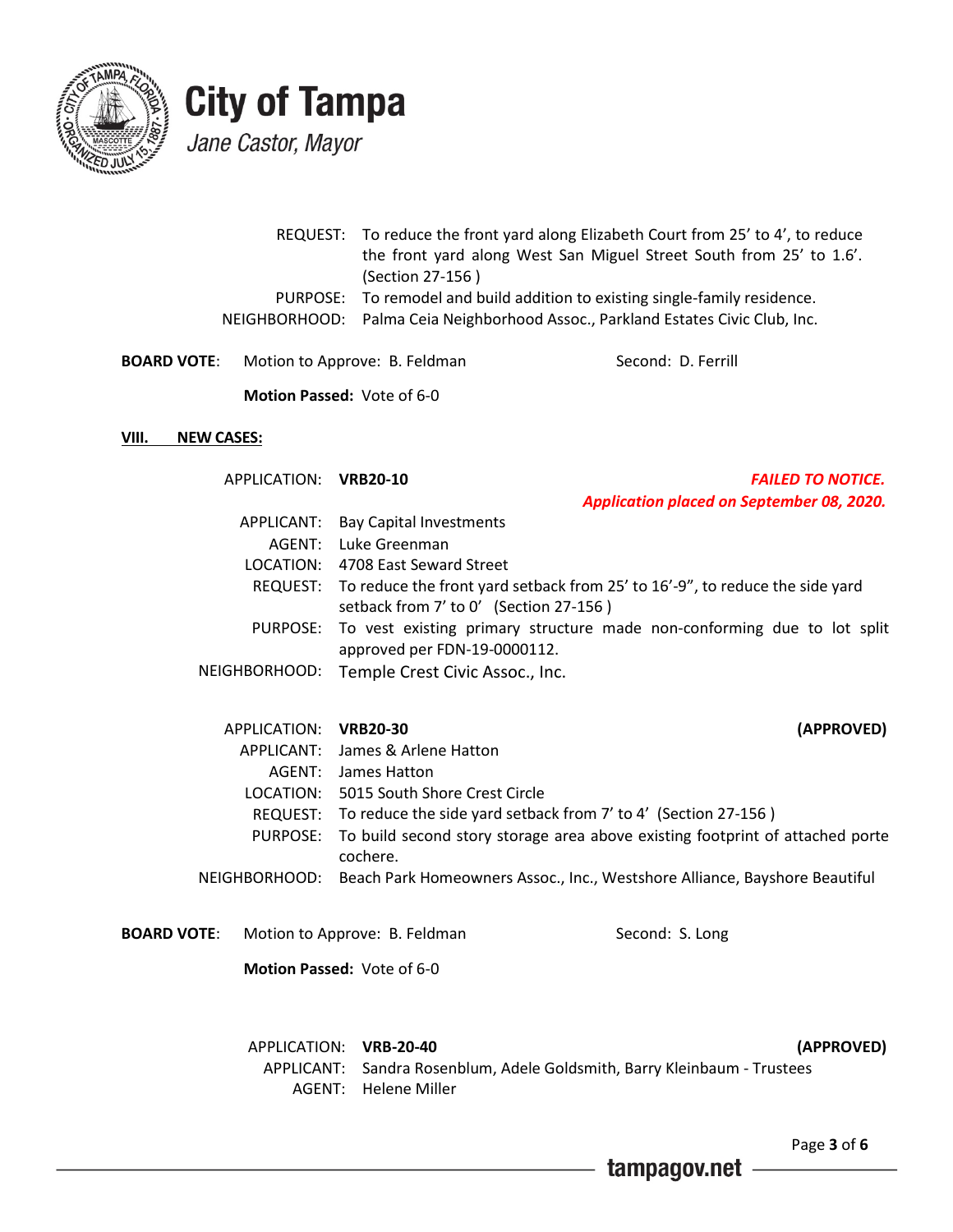

# **City of Tampa**

Jane Castor, Mayor

|                    | LOCATION: 4612 East Broadway Avenue<br>REQUEST: To allow barbed-wire above existing chain-link fencing to remain<br>(Section 27-290)       |
|--------------------|--------------------------------------------------------------------------------------------------------------------------------------------|
|                    | PURPOSE: To maintain existing barbed wire above existing chain-link fencing to<br>maintain degree of security for property and businesses. |
| NEIGHBORHOOD: None |                                                                                                                                            |

Staff: R. Meade-Curry submitted documents into the record.

**BOARD VOTE:** Motion to Approve: B. Feldman Second: D. Ferrill

**Addendum by S. Walker:** The subject property has demonstrated a security need for barbed wire fencing as an extreme last resort.

**Motion Passed:** Vote of 6-0

| APPLICATION: VRB20-41 | (APPROVED)                                                                                                      |
|-----------------------|-----------------------------------------------------------------------------------------------------------------|
|                       | APPLICANT: Carolyn Jones                                                                                        |
|                       | AGENT: Garrett Gilkey/ Amy Joiner - HGC Development, LLC                                                        |
|                       | LOCATION: 401 West Frances Avenue                                                                               |
|                       | REQUEST: To reduce the rear yard setback from 15' to 3' (Section 27-156)                                        |
|                       | PURPOSE: To build new 2-story detached structure, with 1 $\frac{1}{2}$ -car garage on 1 <sup>st</sup> level and |
|                       | second dwelling unit above.                                                                                     |
|                       | NEIGHBORHOOD: Tampa Heights Civic Association, Tampa Heights Civic Association, Inc., One                       |
|                       | Laurel Place, One Laurel Place Condominium Association, Inc., THCA Land                                         |
|                       | Use Committee, Business Guild of Seminole Heights, Tampa Heights Civic                                          |
|                       | Association                                                                                                     |

Public Present: J. Ricke supported the variance request.

**BOARD VOTE:** Motion to Approve: A. L. Hurtak Second: D. Ferrill

 **Motion Passed:** Vote of 6-0

APPLICATION: **VRB-20-43 (APPROVED)** APPLICANT: Jeffrey Scott Hills AGENT: S. Elise Batsel, Esq/ Stearns Weaver et al LOCATION: 202 Blanca Avenue

Page **4** of **6**

tampagov.net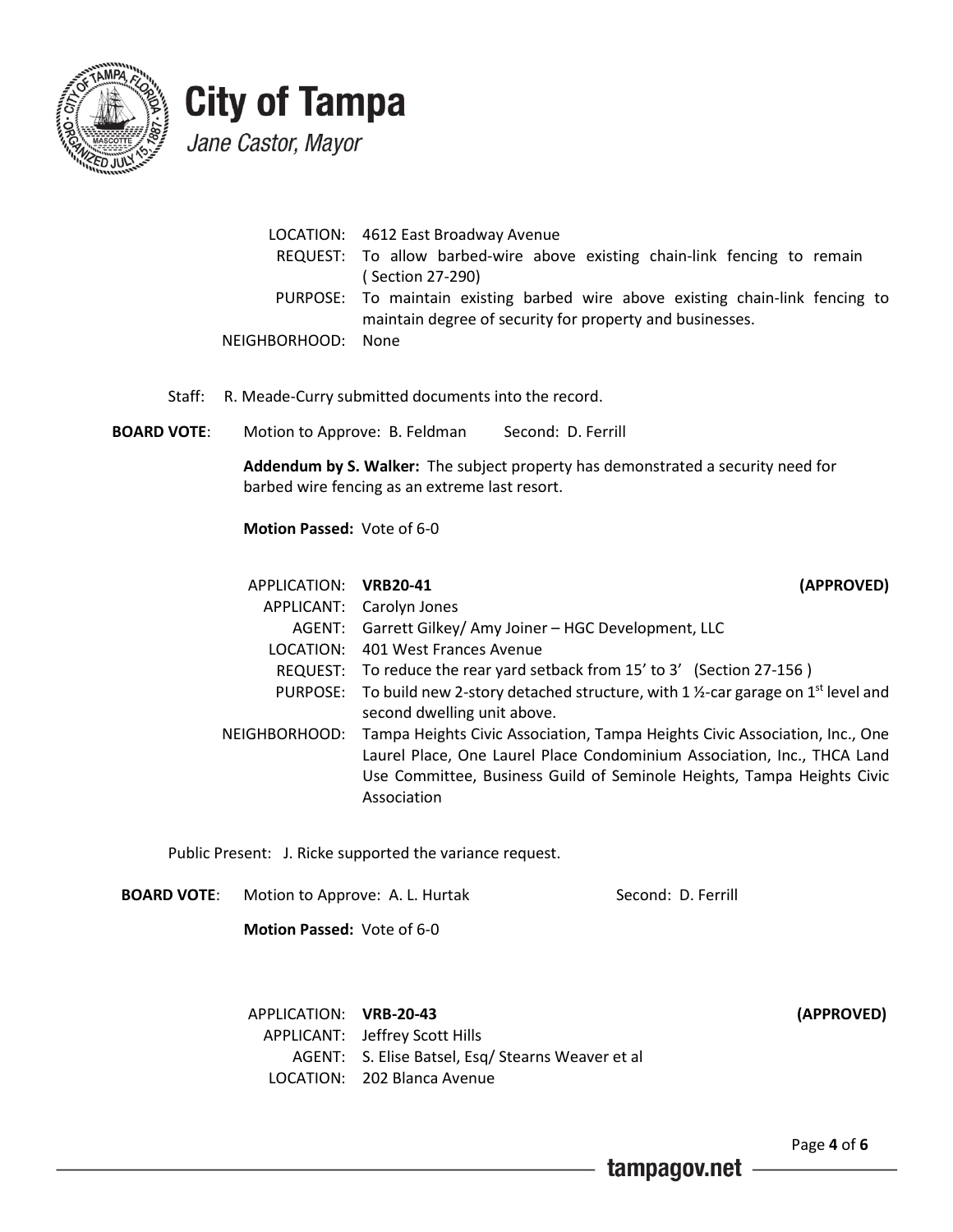

# **City of Tampa** Jane Castor, Mayor

|               |                                   | yard from 20' to 11'. (Section 27-156)                                 | REQUEST: To reduce the north side yard setback from 7' to 9", to reduce the rear                                                                                   |
|---------------|-----------------------------------|------------------------------------------------------------------------|--------------------------------------------------------------------------------------------------------------------------------------------------------------------|
|               |                                   | family residence.                                                      | PURPOSE: To demolish the existing 2-story garage with apartment and build an addition<br>of a 1-story garage with open outdoor covered area to an existing single- |
|               |                                   | NEIGHBORHOOD: Davis Island Civic Assoc., Inc.                          |                                                                                                                                                                    |
| Staff:        |                                   | R. Meade-Curry submitted letters of support documents into the record. |                                                                                                                                                                    |
| BOARD VOTE: I | Motion to Approve: S. Walker      |                                                                        | Second: S. Long                                                                                                                                                    |
|               | <b>Motion Passed: Vote of 6-0</b> |                                                                        |                                                                                                                                                                    |
|               | $ADDIICATIONI$ , $YDD$ 20 $AB$    |                                                                        | $\lambda$                                                                                                                                                          |

| APPLICATION: VRB-20-44 |                                                         | (APPROVED) |
|------------------------|---------------------------------------------------------|------------|
|                        | APPLICANT: David D'Onofrio/DJ-9, Inc.                   |            |
|                        | AGENT: Steve Boggs / BBE-Boggs Engineering, LLC         |            |
|                        | LOCATION: 5002 Fowler Avenue                            |            |
|                        | REQUEST: To remove a 36" grand tree. (Section 27-284)   |            |
|                        | PURPOSE: To construct a new bank with drive-thru lanes. |            |
|                        | NEIGHBORHOOD: Terrace Park Civic Assoc., Inc.           |            |

Public Present: C. Robertson supported the variance request.

**BOARD VOTE:** Motion to Approve: S. Walker Second: D. Ferrill

 **Motion Passed:** Vote of 6-0

**IX. ADJOURNMENT Meeting was adjourned without objection at 8:31 PM**

**\*\*\*\*\*\*\*\*\*\*\*\*\*\*\*\*\*\*\*\*\*\*\*\*\*\*\*\*\*\*\*\*\*\*\*\*\*\*\*\*\*\*\*\*\*\*\*\*\*\*\*\*\*\*\*\*\*\*\*\*\*\*\*\*\*\*\*\*\*\*\*\*\*\*\*\*\*\*\*\*\*\*\*\*\*\*\*\*** The VRB meets the second Tuesday of the month at 6:30pm to hear and decide variance requests for zoning, tree and landscape, and sign issues.

Replays are on Tuesday's at 6:30pm. City of Tampa Television is Channel 15 on the Frontier FIOS system and Channel 640 on Spectrum.

**To obtain a DVD copy of a CTTV program, call or submit your request online to:**

**City of Tampa Office of Digital Media Production/CTTV (813) 274-8217 Tampagov.net/cable-communications/contact us**